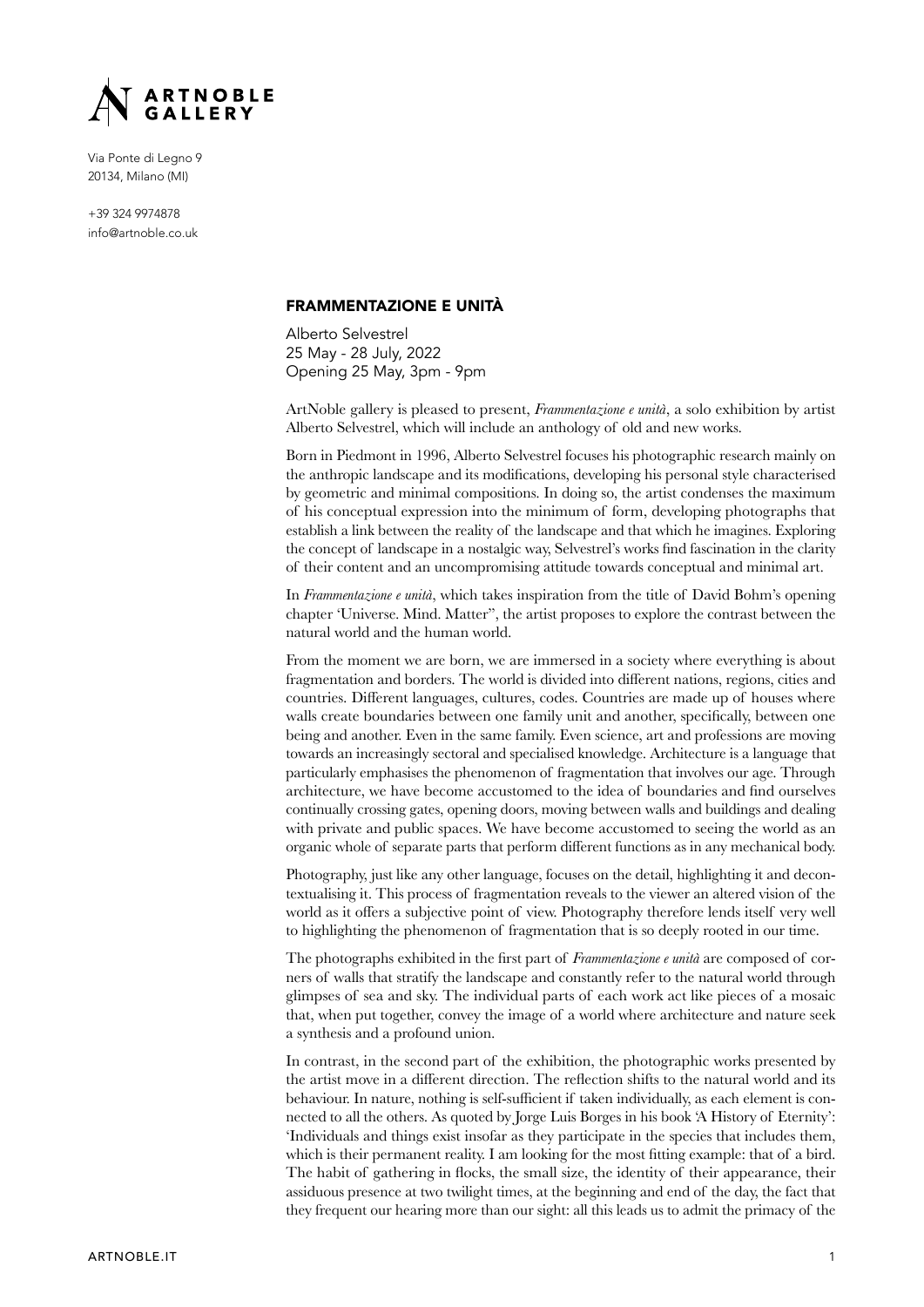

Via Ponte di Legno 9 20134, Milano (MI)

+39 324 9974878 info@artnoble.co.uk

species and the almost perfect nullity of individuals'1 . If we observe the natural world with care, we can perceive a connection that comes from the depths, that permeates everything and is responsible for the changes we perceive. It is through this interconnectedness that the whole of existence finds its meaning.

William Blake in "The Marriage of Heaven and Hell" writes: "If the doors of perception were cleansed every thing would appear to man as it is, infinite. For man has closed himself up, till he sees all things thro' narrow chinks of his cavern."2 . The final part of Selvestrel's exhibition is inspired by this suggestion, where photographs of sea caves seem to open the door to a world where nothing is composed of parts but everything is permeated by a single light.

Contemporary man is caught between an artificial world that speaks of fragmentation and a natural world that speaks of unity. And it is precisely in the right relationship between these two dimensions that we can find a balance in our existence.

<sup>1</sup> Jorge Luis Broges, A History of Eternity, 1997.

2 William Blake, The Marriage of Heaven and Hell, 1790.